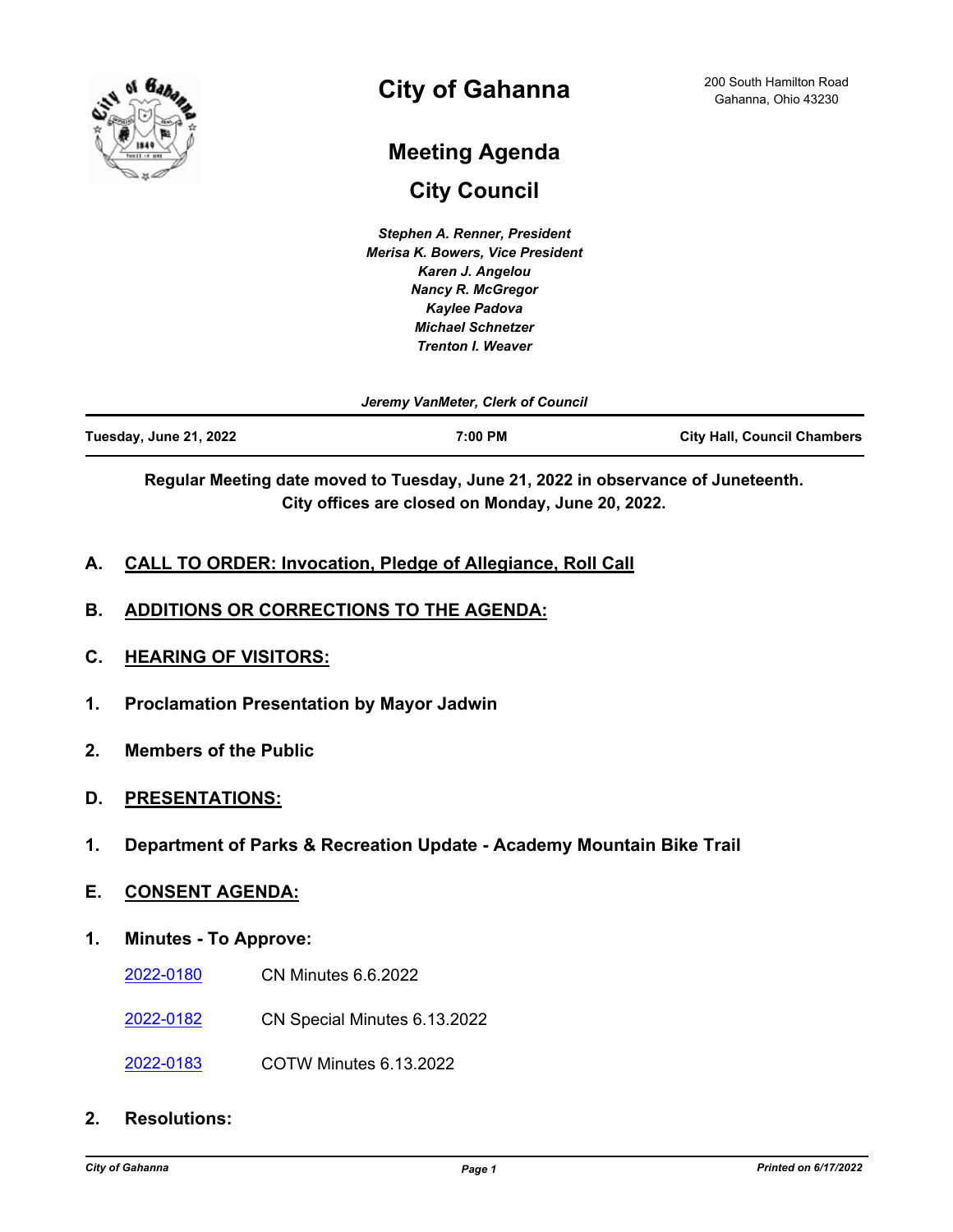[RES-0015-2022](http://gahanna.legistar.com/gateway.aspx?m=l&id=/matter.aspx?key=17009) A RESOLUTION ADOPTING THE TAX BUDGET OF THE CITY OF GAHANNA, OHIO, FOR THE FISCAL YEAR BEGINNING JANUARY 1, 2023

- [RES-0017-2022](http://gahanna.legistar.com/gateway.aspx?m=l&id=/matter.aspx?key=17014) A RESOLUTION DESIGNATING JUNE 2022 AS ALZHEIMER'S AWARENESS AND BRAIN HEALTH MONTH
- [RES-0019-2022](http://gahanna.legistar.com/gateway.aspx?m=l&id=/matter.aspx?key=17016) A RESOLUTION RECOGNIZING JUNETEENTH, JUNE 19, 2022, IN THE CITY OF GAHANNA

## **3. Ordinances for Second Reading / Adoption:**

**1.** [ORD-0027-2022](http://gahanna.legistar.com/gateway.aspx?m=l&id=/matter.aspx?key=16992) AN ORDINANCE AUTHORIZING A SUPPLEMENTAL APPROPRIATION - 2021 Sidewalk Maintenance Program

## **4. Ordinances for Introduction & Waiver / Adoption as an Emergency:**

**1.** [ORD-0030-2022](http://gahanna.legistar.com/gateway.aspx?m=l&id=/matter.aspx?key=17010) AN ORDINANCE AUTHORIZING THE MAYOR TO ENTER INTO A SCHOOL RESOURCE OFFICER (SRO) CONTRACT WITH THE GAHANNA-JEFFERSON PUBLIC SCHOOLS (GJPS) FOR THE 2022-2023 SCHOOL YEAR, WAIVING SECOND READING, AND DECLARING AN EMERGENCY

#### **End of Consent Agenda**

- **F. MOTIONS:**
- 1. [MT-0015-2022](http://gahanna.legistar.com/gateway.aspx?m=l&id=/matter.aspx?key=17026) A MOTION TO APPOINT TO THE PLANNING COMMISSION SEAT 1 FOR THE UNEXPIRED TERM ENDING DECEMBER 31, 2023

## **G. RESOLUTIONS:**

**1.** [RES-0018-2022](http://gahanna.legistar.com/gateway.aspx?m=l&id=/matter.aspx?key=17015) A RESOLUTION RECOGNIZING AND HONORING JONATHAN COOLEY

## **H. ORDINANCES FOR INTRODUCTION / FIRST READING:**

**1.** [ORD-0031-2022](http://gahanna.legistar.com/gateway.aspx?m=l&id=/matter.aspx?key=17011) AN ORDINANCE ACCEPTING TAYLOR STATION ROAD ROADWAY INFRASTRUCTURE IMPROVEMENTS

## **I. ORDINANCES FOR INTRODUCTION, WAIVER & EMERGENCY ADOPTION:**

**1.** [ORD-0032-2022](http://gahanna.legistar.com/gateway.aspx?m=l&id=/matter.aspx?key=17013) AN ORDINANCE REPEALING AND REPLACING GAHANNA CODE SECTION 549.10 PROHIBITING THE DISCHARGING, IGNITING OR EXPLODING OF FIREWORKS IN THE CITY OF GAHANNA, WAIVING SECOND READING, AND DECLARING AN EMERGENCY.

## **J. CORRESPONDENCE AND ACTIONS:**